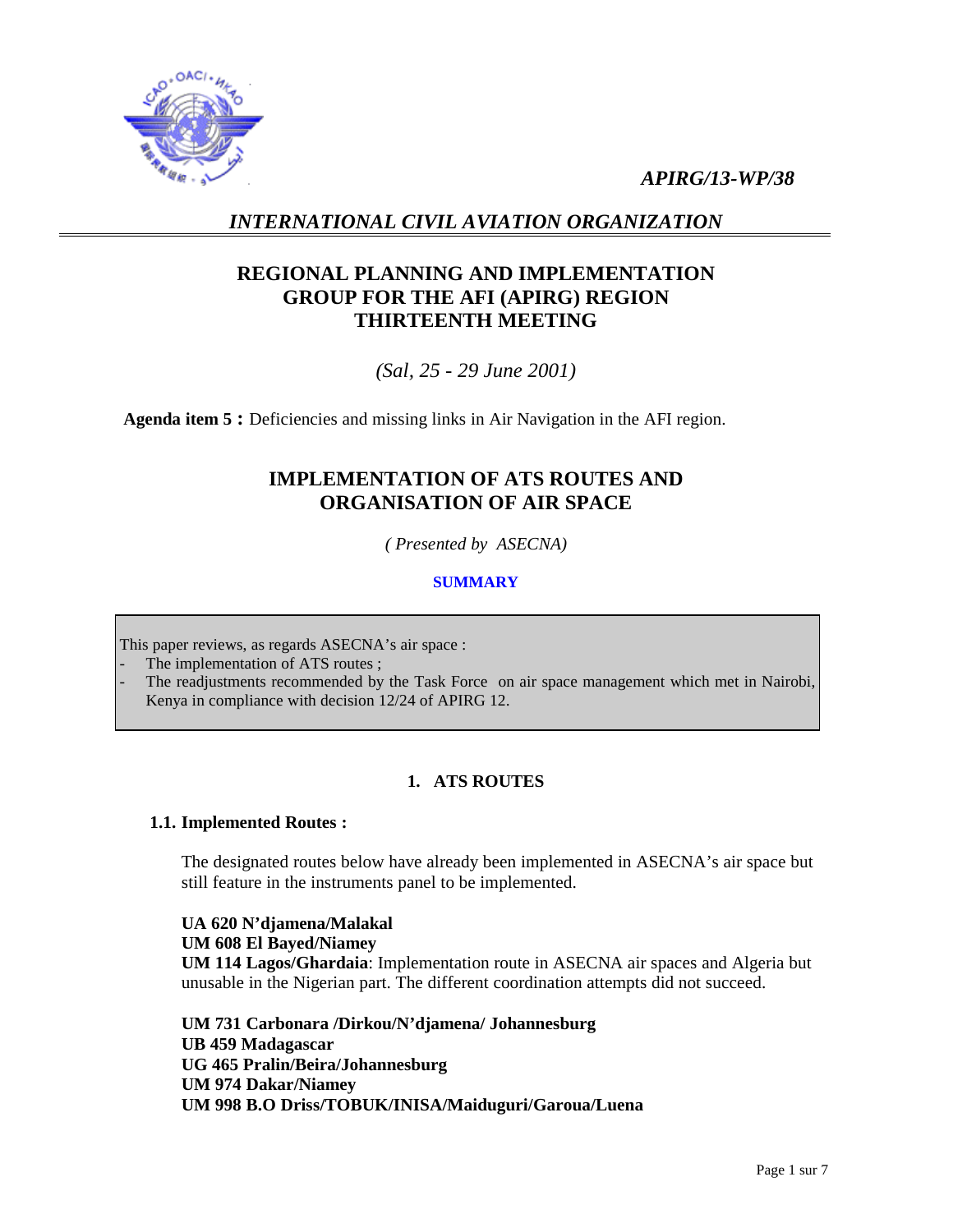### **UR981/UM981 Casablanca/Gao/Niamey/Lagos**

#### **1.2. Unimplemented Routes**

**UA 861 Lagos/Garoua** : the section of this route in the FIR of N'Djamena does not exceed 50 NM.

**UM 981 Casablanca/Niamey** : coordination with the Moroccan and Nigerian parties expected.

#### **1.3. Routes under planning**

**UB 791 Jos/N'djamena/Jeddah** : implementation in FIR N'Djaména poses no problem. It will be implemented soon after the amendment to the plan comes into effect and coordination with Sudan has been achieved.

**UB980 Luena/ N'djamena :** this route cannot be implemented in the Brazzaville and N'Djamena FIRs due to its intersection with several routes (16 points of intersection). The traffic could use RNAV North/South UM 731routes (Lunea / N'Djamena) or UM998 (Brazzaville/INISA/B.O. Idriss)

**UG622 Kano/Bosso/NIMIR** : will be implemented as soon as the amendment to the plan takes effect and coordination with Nigeria and Lybia has been achieved.

**UR977 Agadir/Bulis/Bamako/Accra** : the implementation of the Bamako / Accra section cannot be justified due to the very low traffic density.

**UR987 Cape Town /Libreville/Port Harcourt/Niamey**: will be implemented as soon as the amendment to the plan takes effect and coordination with Angola and Nigeria has been achieved.

### **2. READJUSTMENTS OF AIR SPACE**

The state of implementation of the necessary adjustments requested by users is contained in the table attached to this paper.

## **3. CONCLUSION**

The meeting is invited to :

- 3.1. take note of the state of implementation of the ATS routes network and the structural readjustments in the air spaces managed by ASECNA and undertake to update the ATS 1 instruments panel.
- 3.2. define the criteria that make it possible to justify the creation of new ATS routes.
- 3.3. recommend that the ICAO regional office continue to provide increasing assistance to the States regarding the required coordination between the States to ensure the implementation of ATS routes.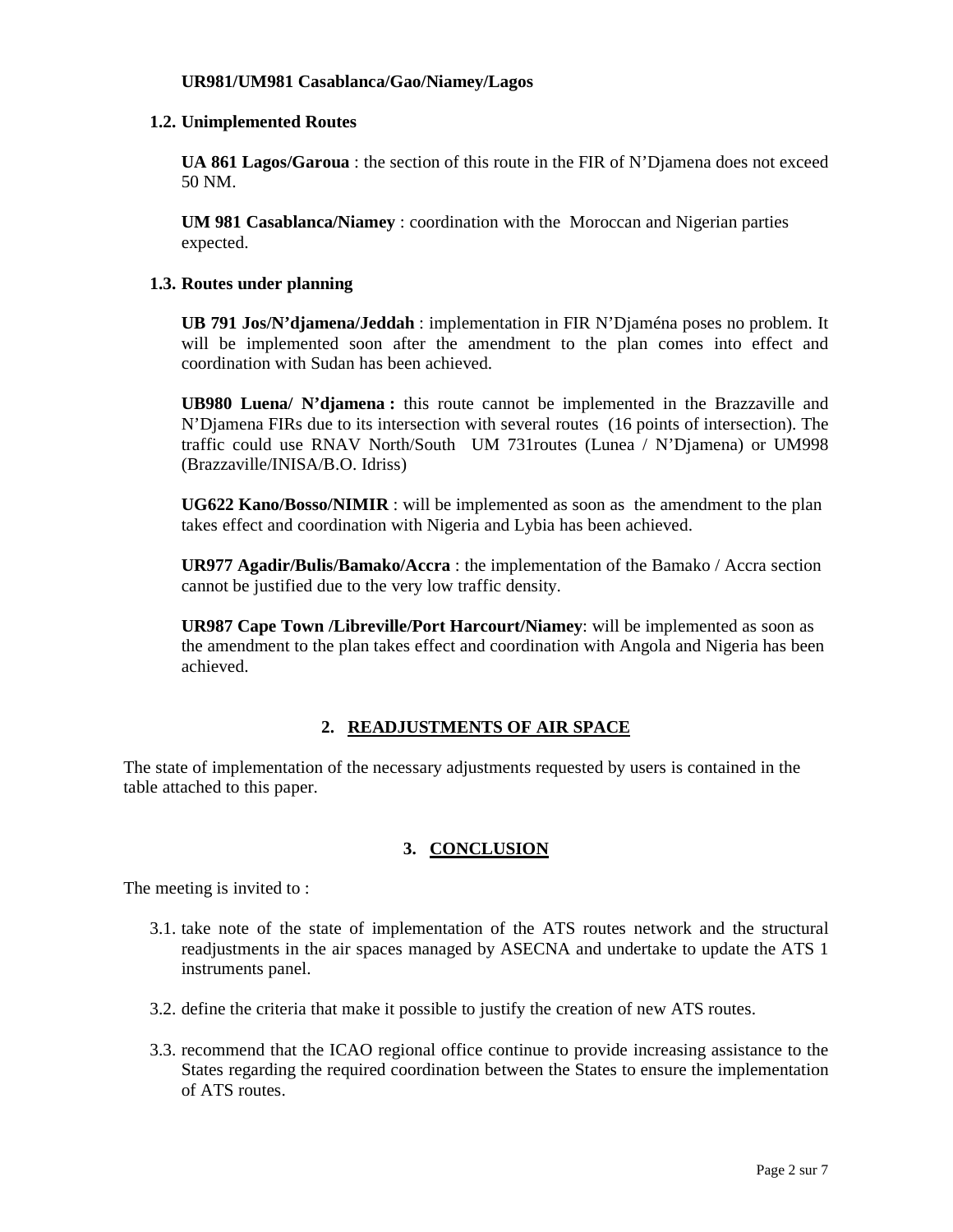*Page 3 sur 7* 

# A N N E X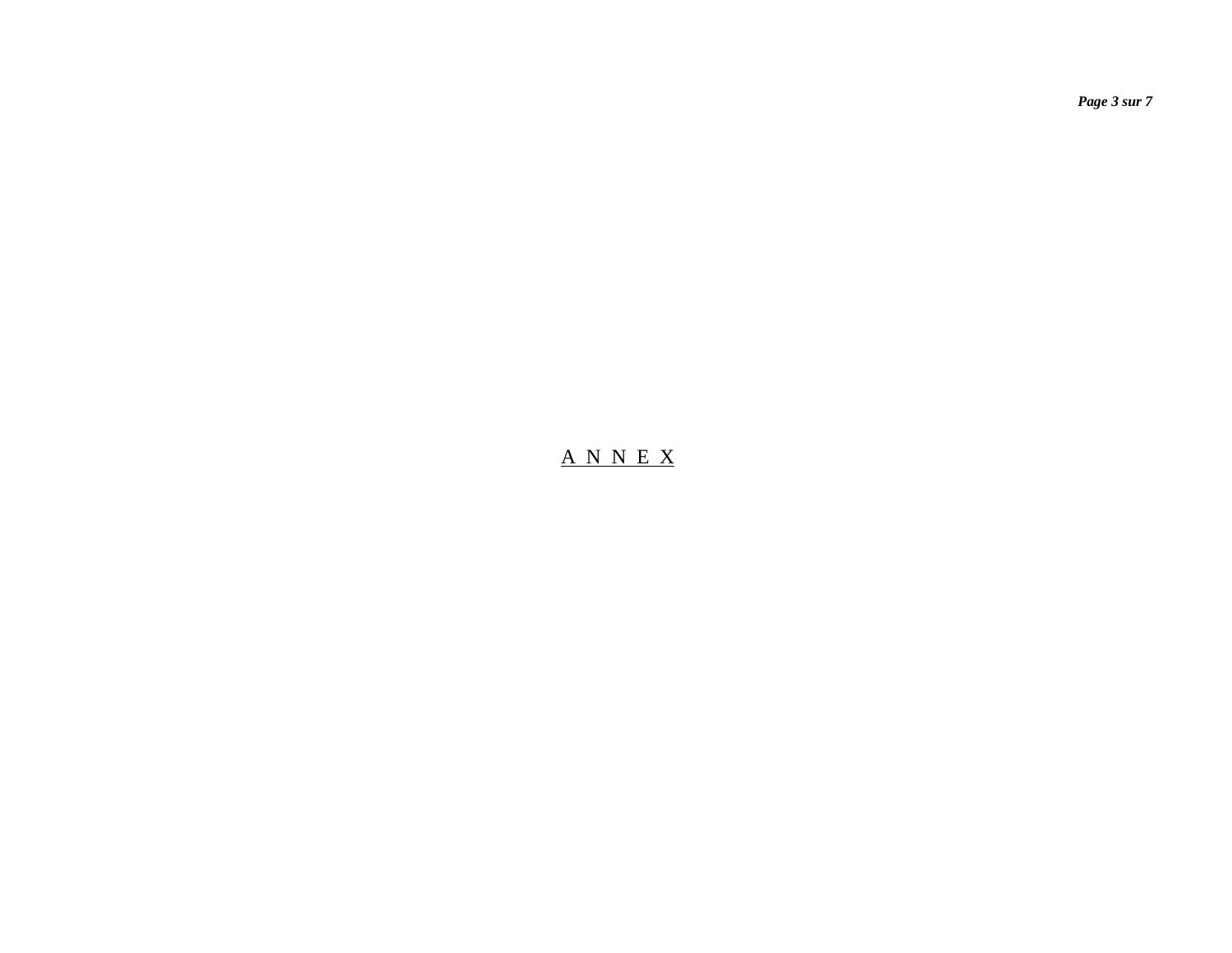#### **1/ - TMA BAMAKO**

| <b>PROBLEM POSED</b>                      | PRESENT SITUATION | <b>MEASURES TAKEN</b>           | <b>OBSERVATIONS</b> |
|-------------------------------------------|-------------------|---------------------------------|---------------------|
| The air space located above FL245 should  |                   |                                 |                     |
| be managed by the CCR/CIV responsible for |                   | Study being conducted at ASECNA |                     |
| this air space                            |                   |                                 |                     |

#### **2/ - FIR BRAZZAVILLE -FCCC**

| <b>PROBLEM POSED</b>                                                                 | PRESENT SITUATION                            | <b>MEASURES TAKEN</b>                                                     | <b>OBSERVATIONS</b> |
|--------------------------------------------------------------------------------------|----------------------------------------------|---------------------------------------------------------------------------|---------------------|
| The FIRs of Accra and Brazzaville should                                             |                                              |                                                                           |                     |
| examine the control transfer point on :                                              |                                              |                                                                           |                     |
| UB600:                                                                               | - Transfer to EBULI (Accra / ACC Libreville) |                                                                           |                     |
| UR979 :                                                                              | - Transfer to KOPOX(Accra/ACC Libreville)    | Coordination<br>between<br>the<br>centres<br>- of<br>Libreville and Accra |                     |
| <b>UA400:</b><br>$\bullet$                                                           | - Transfer to RAMOR (Accra / ACC Libreville) |                                                                           |                     |
| R603:                                                                                | - R603 does not exist in FIR Brazzaville     |                                                                           |                     |
| There is need to have a control transfer point Transfer to UMOSA (ACC Ndjamena /ACC) |                                              | LOA updating between the Brazzaville and                                  |                     |
| ONIMA between Libreville<br>called<br>VA403<br>on                                    |                                              | Ndjamena centres                                                          |                     |
| Brazzaville and Ndjaména                                                             |                                              |                                                                           |                     |
| The need to abolish GUPAM and designate   - GUPAM is already abolished               |                                              | ETNOM : designation requires updating the                                 |                     |
| ETNOM as the control transfer point (ref.: SUP AIP ENR – $N^{\circ}$ 06/01 GO of     |                                              | letter of approval between Douala and                                     |                     |
| between Libreville and Douala                                                        | 22/02/01                                     | Libreville                                                                |                     |
| The need to ensure that the whole air space                                          |                                              | See working paper on the extension of                                     |                     |
| above the Brazzaville FIR be managed by                                              |                                              | control in ASECNA FIR <sub>s</sub>                                        |                     |
| the Brazzaville CCR                                                                  |                                              |                                                                           |                     |
| The need to ensure that only one direct ATS                                          |                                              | Provided for within the SVP AIP of 12 July                                |                     |
| route exist between Douala and Yaounde                                               |                                              | 2001                                                                      |                     |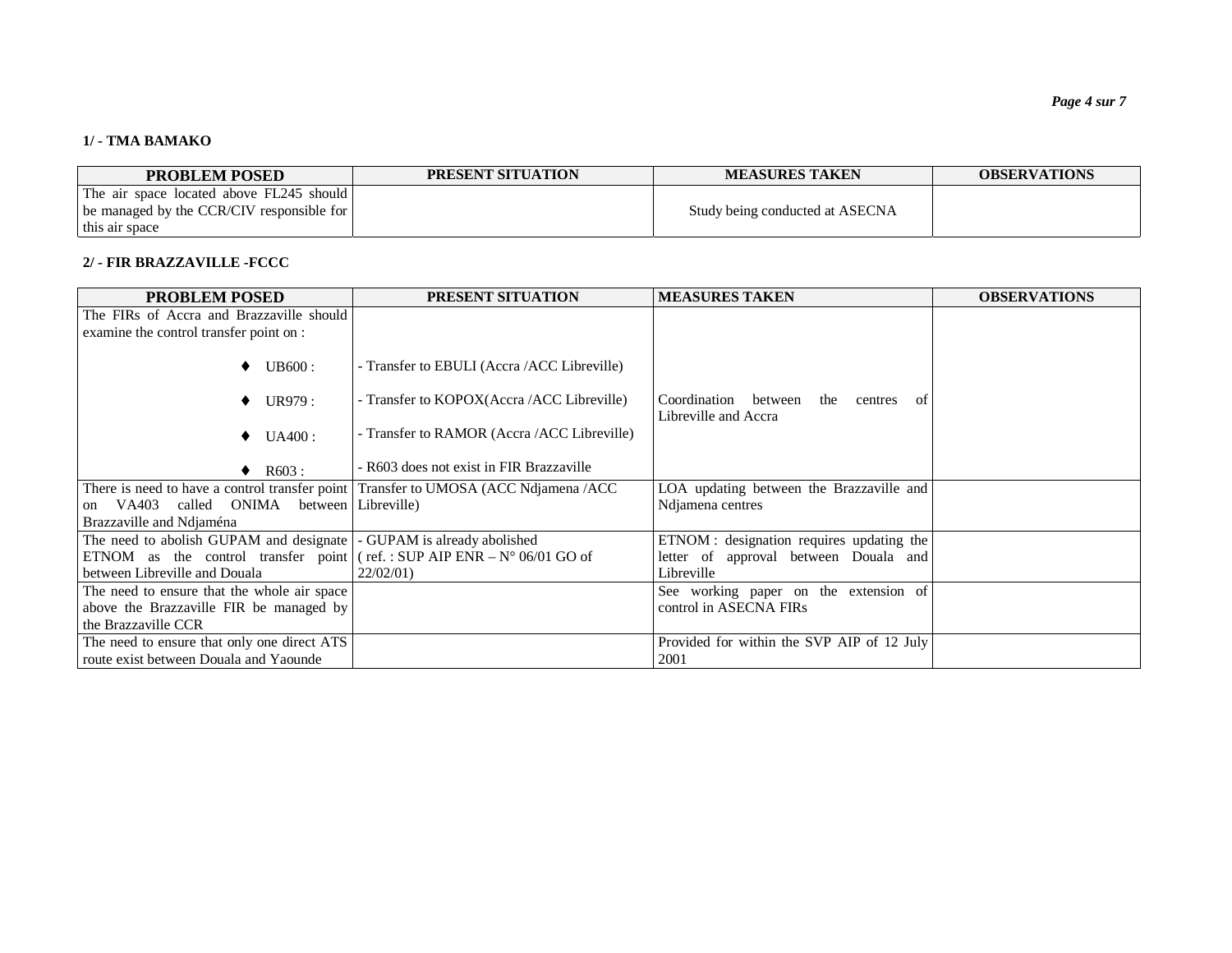## **2/ - FIR BRAZZAVILLE –FCCC (suite)**

| <b>PROBLEM POSED</b>                                                                                                                     | PRESENT SITUATION                                                                                                           | <b>MEASURES TAKEN</b>                                                                                                     | <b>OBSERVATIONS</b>                                                                |
|------------------------------------------------------------------------------------------------------------------------------------------|-----------------------------------------------------------------------------------------------------------------------------|---------------------------------------------------------------------------------------------------------------------------|------------------------------------------------------------------------------------|
| The need to establish the SIDS and STARS                                                                                                 |                                                                                                                             | Creation of SID and STAR under $way =$<br>- Douala /Tana/Lome/Cotonou(Gulf of<br>Guinea)                                  |                                                                                    |
| That the following be abolished :<br>TI<br>$\bullet$<br>and<br>$\bullet$ VITLI                                                           |                                                                                                                             | - TI : it is a radio facility required for NAV<br>- VITLI : abolition planned in SUP AIP of 12<br><b>July 2001</b>        | - TI : given the relief and<br>prohibited zone of Bakassi;<br>cannot be abolished. |
| That:<br>• PONOT be abolished<br>and that<br>• KOPOV be the transfer control point<br>between Brazzaville and Libreville                 | - PONOT has already been abolished (UIR only)<br>(ref.: SUP AIP ENR $- N^{\circ}$ 06/01 GO of<br>22/02/01                   | KOPOV: updating the letter of approval<br>between Libreville and Brazzaville                                              |                                                                                    |
| That IPAMU be abolished                                                                                                                  | IPAMU is already abolished (UIR only)<br>(ref.: SVP AIP ENR - $N^{\circ}$ 06/01 GO of<br>22/02/01                           |                                                                                                                           |                                                                                    |
| That:<br>$\leftrightarrow$ OPINA be abolished<br>and that<br>• KOPOV be the control transfer point<br>between Libreville and Brazzaville | - OPINA is already abolished<br>(ref.: SUP AIP ENR $- N^{\circ}$ 06/01 GO of<br>22/02/01                                    | KOPOV: updating of letter of approval<br>between Brazzaville and Libreville                                               |                                                                                    |
| report point                                                                                                                             | That DIMLA be taken as a route intersection DIMLA is not a route intersection point but an<br>entry of TMA POOL Brazzaville |                                                                                                                           |                                                                                    |
| That the :<br>KOPOV -LIKAD route section be<br>$\bullet$<br>abolished                                                                    |                                                                                                                             | - KOPOV – LIKAD : abolition planned in<br>SUP AIP of 12 July 2001<br>(route UG 861D) will be used in a dual<br>direction. |                                                                                    |
| And that route section :<br>RAMIS – LUANDA be established as a<br>direct route                                                           |                                                                                                                             | <b>RAMIS - LUANDA</b><br>Activity to be implemented by FIR<br>Luanda                                                      |                                                                                    |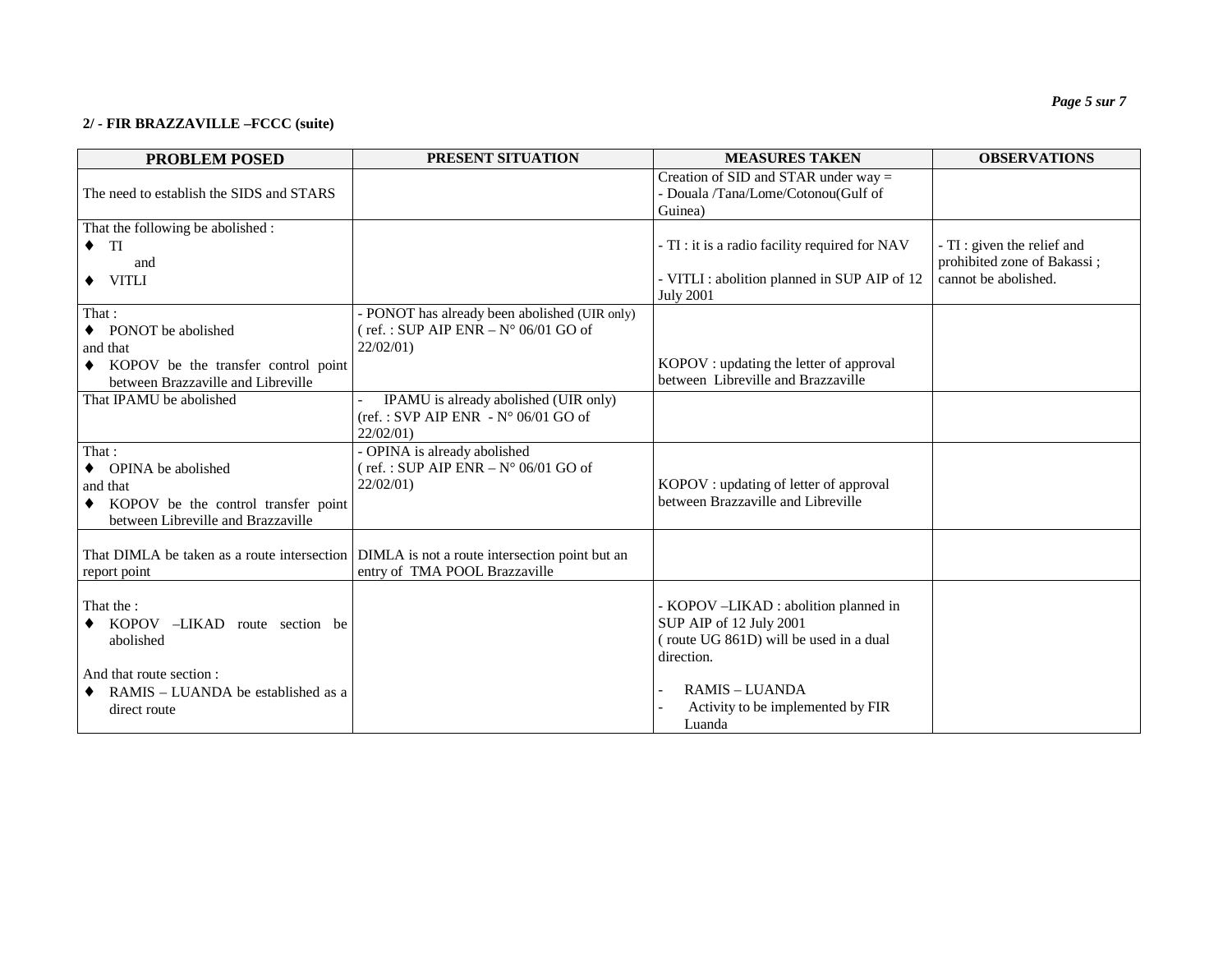#### **3/ - FIR DAKAR – GOOO**

| <b>PROBLEM POSED</b>                                                                                        | PRESENT SITUATION                                                                      | <b>MEASURES TAKEN</b>                                              | <b>OBSERVATIONS</b> |
|-------------------------------------------------------------------------------------------------------------|----------------------------------------------------------------------------------------|--------------------------------------------------------------------|---------------------|
| The whole air space should be managed by<br>the CCR responsible for this air space                          |                                                                                        | Study under way in ASECNA                                          |                     |
| That the $ARLEM$ – <b>IPEKA</b> section on<br>UA560 be delegated to Dakar or Abidjan<br>through FIR Roberts |                                                                                        | The need for coordination between the FIRs<br>of Dakar and Roberts |                     |
| That KERUS be abolished                                                                                     | - KERUS is already abolished<br>(ref.: SUP AIP ENR – $N^{\circ}$ 06/01 GO of 22/02/01) |                                                                    |                     |

#### **4/ - FIR N'DJAMENA – FTTT**

| <b>PROBLEM POSED</b>   | PRESENT SITUATION                                                                               | <b>MEASURES TAKEN</b>                       | <b>OBSERVATIONS</b> |
|------------------------|-------------------------------------------------------------------------------------------------|---------------------------------------------|---------------------|
|                        | - POMPU is already abolished                                                                    |                                             |                     |
| Abolish POMPU on UA620 | $(ref. : SUP AIP ENR - No 06/01 GO of 22/02/01)$                                                |                                             |                     |
|                        | - GUSIL is already abolished                                                                    |                                             |                     |
| Abolish GUSIL on UW605 | (ref.: SUP AIP ENR – $N^{\circ}$ 06/01 GO of 22/02/01)                                          |                                             |                     |
|                        | - SEMOK is already abolished (UIR only)                                                         |                                             |                     |
| Abolish SEMOK on UA403 | (ref.: SUP AIP ENR – $N^{\circ}$ 06/01 GO of 22/02/01)                                          |                                             |                     |
|                        | - PINSU is already abolished                                                                    |                                             |                     |
| Abolish PINSU on UG857 | (ref.: SUP AIP ENR – $N^{\circ}$ 06/01 GO of 22/02/01)                                          |                                             |                     |
|                        |                                                                                                 | Need for prior coordination between the two |                     |
| Abolish ETRIS on UB736 | FIR N'djamena /Kano limitation point                                                            | centres                                     |                     |
|                        |                                                                                                 |                                             |                     |
|                        | Give a name to the UG857 and UG13 route   UG13 renamed UG727 (FIRs FTTT and FCCC)               |                                             |                     |
| intersection           | PITRU point created as a UG727 and UG857                                                        |                                             |                     |
|                        | intersection                                                                                    |                                             |                     |
|                        | (ref.: SUP AIP ENR – $N^{\circ}$ 06/01 GO of 22/02/01)                                          |                                             |                     |
|                        | Avoid taking SABSI as a route intersection It is not a route intersection point but exists as a |                                             |                     |
| report point           | FIR Niamey / FIR Ndjamena limit                                                                 |                                             |                     |